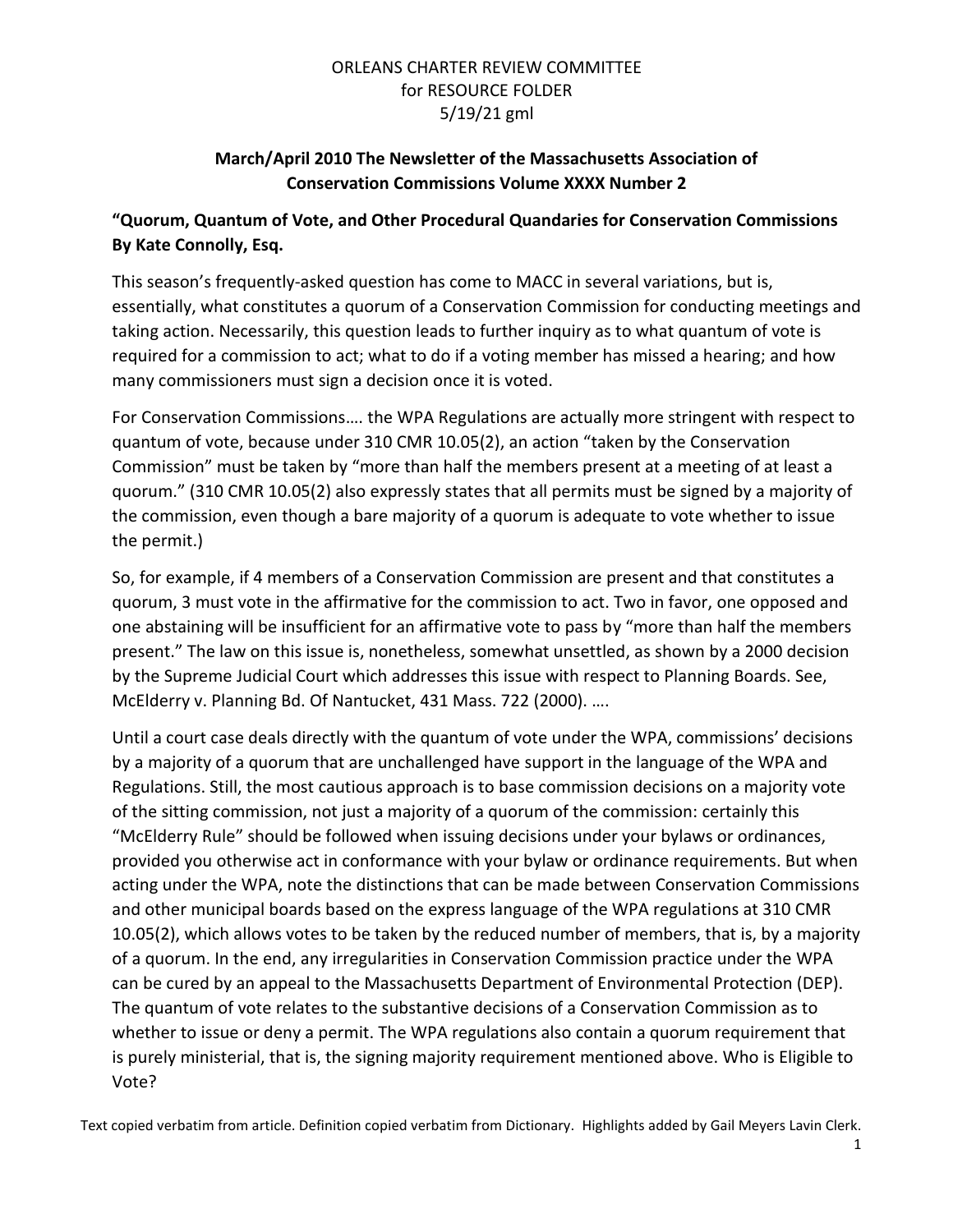### ORLEANS CHARTER REVIEW COMMITTEE for RESOURCE FOLDER 5/19/21 gml

Other factors that frequently arise when commissions are considering the necessary quorum and quantum of vote are the eligibility of a member who has missed a hearing session to vote, the role of associate or alternate members, and "holdover" members. These topics are addressed in the MACC Handbook.

Whenever possible, votes by a municipal board on permit applications should be made by the same people who attended all sessions of a hearing on a particular matter or application. This rule is based on an Appeals Court decision in Mullin v. Planning Board of Brewster, 17 Mass. App. Ct. 139 (1983), and applies to "quasi-judicial" decisions of boards.

This again raises the distinction of whether a commission is acting under the WPA or a local bylaw or ordinance. Some counsel that a commission's review of an application under WPA is not "quasijudicial" because the process of appeals to DEP results in a wholly new hearing process, separate from that of the commission.

Where the commission is acting under its local bylaw or ordinance, that is clearly quasi-judicial because appeals of those commission decisions are to superior court. On appeal, the court reviews the record to determine whether a commission acted arbitrarily or capriciously or based on an error of law. In other words, the court's review is limited to how the commission handled the proceeding, rather than starting anew in reviewing the project.

The cautious approach here is to attempt to always have the same members voting who attended all hearings; however, a 2006 statutory amendment partially overturns the precedent set by Mullin. Chapter 79 of the Acts of 2006, entitled "An Act further Regulating Meetings of Municipal Boards," became effective August 10, 2006. The Act inserts a new section in G.L. c.39, G.L. c.39, §23D, which, upon acceptance by a municipality authorizes a member of a board, committee or commission holding an adjudicatory hearing to vote in the matter even though the individual has missed one session, provided that certain conditions are met. Assuming that the board properly adopts the statute, the member who missed a hearing will be allowed to vote provided that he or she missed only one session; that the missed session was due to absence rather than, e.g. disqualification due to conflict; that the missed session is available by transcript or recording; and that the member certifies in writing that he or she has examined all evidence from the missed session. If all of these conditions of Chapter 39, §23D are not met, then the Mullin rule otherwise applies and the member who missed a session should not vote.

Under the Conservation Commission Act (G.L. c. 40, §8C) only 3 to 7 officially appointed commissioners may vote. Some commissions identify additional associate or alternate members which are, in essence, members in training. Only through a charter provision or a special act of the Legislature may alternates obtain the power to vote, and **only a dozen or so municipalities in the Commonwealth have thus far sought such special legislation.** If a commission has obtained special legislation or a charter provision allowing alternate members to vote, those members'

Text copied verbatim from article. Definition copied verbatim from Dictionary. Highlights added by Gail Meyers Lavin Clerk.